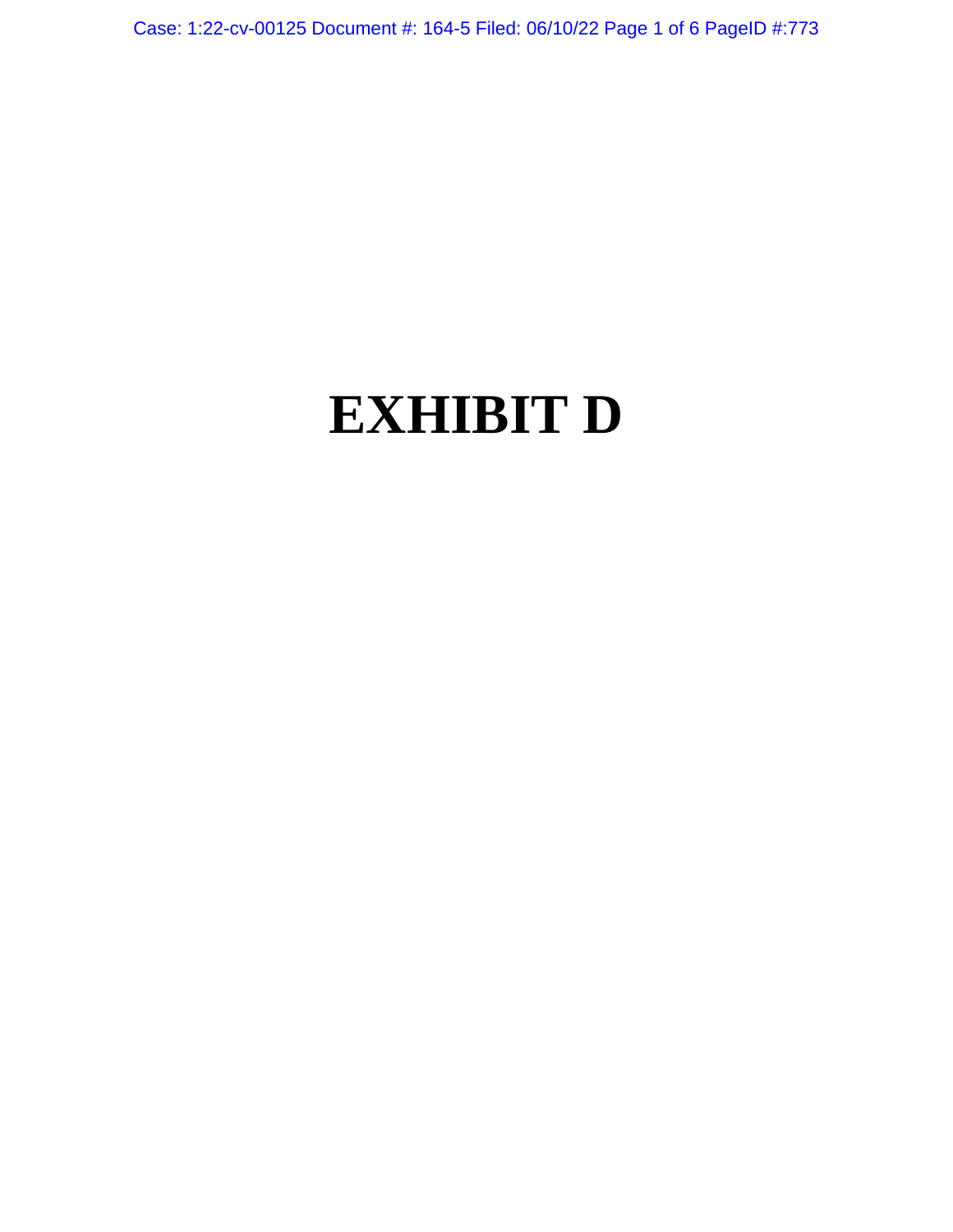[\(http://www.georgetown.edu/\)](http://www.georgetown.edu/)

[\(http://www.georgetown.edu/\)](http://www.georgetown.edu/) [President John J. DeGioia](https://president.georgetown.edu/) (https://president.georgetown.edu)

# **Student Town Hall Meeting on the Implications of the Financial Crisis**

## *ICC Auditorium Georgetown University March 2, 2009*

I am very grateful to you all for coming out tonight. I know that this is a particularly demanding time of year, with mid-terms coming right up against the beginning of Spring Break. I wish you all the very best as you complete your responsibilities over these next days and for an enjoyable week away.

I wanted to get together with you at this time to share my thoughts regarding the implications of the financial crisis for all of us here at Georgetown. This is the time of year when we announce our tuition for the coming year. We do so in anticipation of putting together the financial aid awards for new students who will be receiving their letters of admission later this month. This past week we announced a tuition increase for undergraduates of 2.9%. We indicated the same – 2.9% on Room, Board and Fees – which will take the full cost of education for next academic year from approximately \$53,600 to \$55,000.

I wanted to get together this evening to offer some reflections on the decision for this framework, a decision that demanded the most careful attention and consideration over the past several months. It is important to recognize that this level of growth  $-2.9\%$  – is the smallest increase in a generation. Given our academic aspirations, some might say 2.9% growth is too low. Given the recession, others might say 2.9 % is too much. We looked at this decision from all angles and believed that our approach strikes the right balance.

We also made a decision to increase the percentage of our budget for undergraduate financial aid by 18%. This will ensure a budget for the coming year of more than \$75 million, the second largest element of the budget for the Main Campus.

The process for developing this budget demanded the very best from colleagues throughout the university. On each of our three campuses, the most serious engagement defined the commitment to this process. This budget also demanded an extraordinary level of engagement of our Board of Directors. I am deeply grateful to my colleagues for their exceptional work in developing this budget. I am going to focus my remarks this evening on the Main Campus, and would especially like to thank our Provost, James O'Donnell; CFO Darryl Christmon; Chief Budget Officer Mieke Martinez; as well as the faculty leadership, including the Faculty Budget Committee, which is comprised of Wayne Davis, Robert Cumby, Richard Bates, and Ed Soule. This truly was a team effort and I am grateful to everyone for the depth of their commitment to the University.

So let me offer some perspective.

https://president.georgetown.edu/speeches/student-town-hall-meeting-on-the-implications-of-the-financial-crisis/ 1/5 I suppose this that long into the financial crisis I don't need to say that we are confronting unprecedented economic challenges. Not in our lifetimes have we faced challenges like we do today. What began as a credit crisis a little over a year ago, became a recession, and the severity of what we are experiencing continues to worsen. No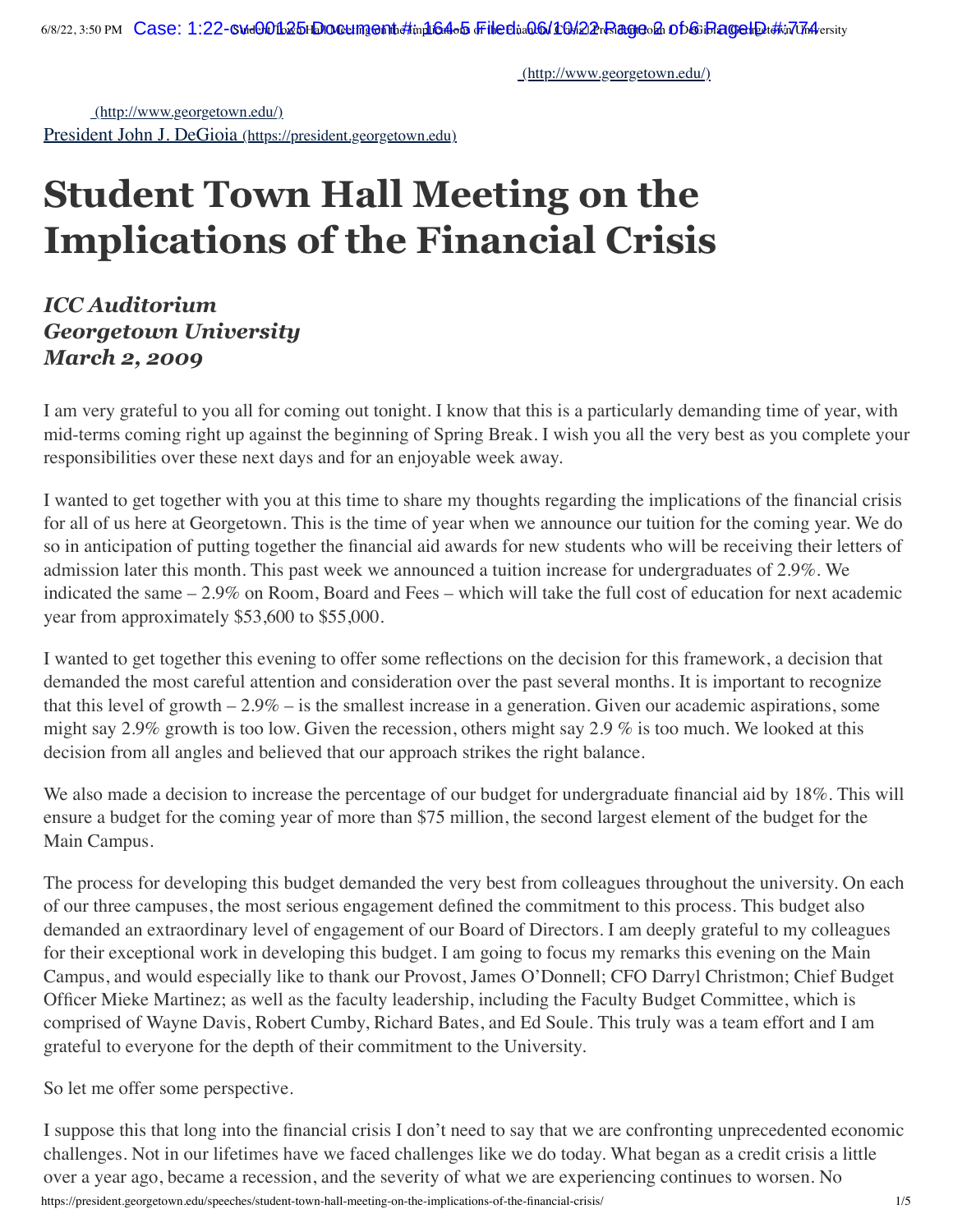6/8/22, 3:50 PM Case: 1:22-cvdehDib&bHallOreetingenth#tindli&dob FileEliaQ&ILGM22rRageo&Db&iRagedDt#in7hbersity individual nor institution has been spared.

As we have developed our response, there are three issues that shape our thinking. First, is a commitment to academic excellence; second to responding to the needs of our community; and third, is sustaining platform for continued growth and development of Georgetown.

A word about each…

#### **Academic Excellence**

In everything we do, we seek to sustain a tradition of academic excellence that all of us have come to expect of Georgetown. We seek to ensure this is a university that provides the very best student body an opportunity to study and work with the very best faculty in the best facilities that we can possibly provide. We do so without the same level of financial resources of most of our peers. The most obvious gap is the size of our endowment. While we compete among the top 25 universities in the nation, our endowment ranks 73rd. As you no doubt have heard me and other colleagues over the years say, we compete amongst the best universities in the nation without the same level of resources. Thus, we have always had to be vigilant in the construction of our budgets to ensure we were making the best possible decisions about every dollar that we were spending.

We always begin with a focus on students, faculty, and facilities. We want to ensure the very best students, the very best faculty, and the best facilities that we can possibly achieve. So let me tell you about the trajectory that describes these three areas.

#### *Meeting Full Need*

When we think about ensuring the very best students can be here, we must focus on financial aid. Georgetown is one of only a handful of colleges and universities in the United States committed to a "need-blind" admissions policy and a financial aid policy of "meeting full need." The 568 Group, established in 2001 is comprised of 28 schools committed to applying a consistent formula for assessing need. Georgetown University is a founding member of this Group. And we implemented our policy of meeting full-need in 1978.

I believe that the most significant policy implemented in the past quarter-century was this decision to commit to meeting full-need. It is inextricably linked to the excellence we have achieved as a community. The policy has enabled us to recruit and retain an extraordinary student body, the kind of students that people come to expect of Georgetown.

It is also a deep part of our tradition. It is an enduring commitment at Georgetown. We would not be the university we are today. And it's hard to imagine a more compelling way to live out the values of our Catholic and Jesuit identity. And the incalculable contributions of thousands of Georgetown students, now alumni, who were able to secure a Georgetown education through this policy, cannot be underestimated.

It is also very challenging to sustain this policy. Our commitment is to meeting full need. In an environment as volatile as the one that we are in, we know families are hurting and that some may experience deeper levels of need than they had in previous years. We are anticipating greater need and have built the budget accordingly. As a 568 school, we are committed to using a common and consistent methodology. While no doubt at times, the assessment of need that emerges through this methodology is less than some families would hope, it is important to recognize that on average, 35% of our undergraduates receive Georgetown scholarships averaging \$25,000 a year.

#### *Faculty*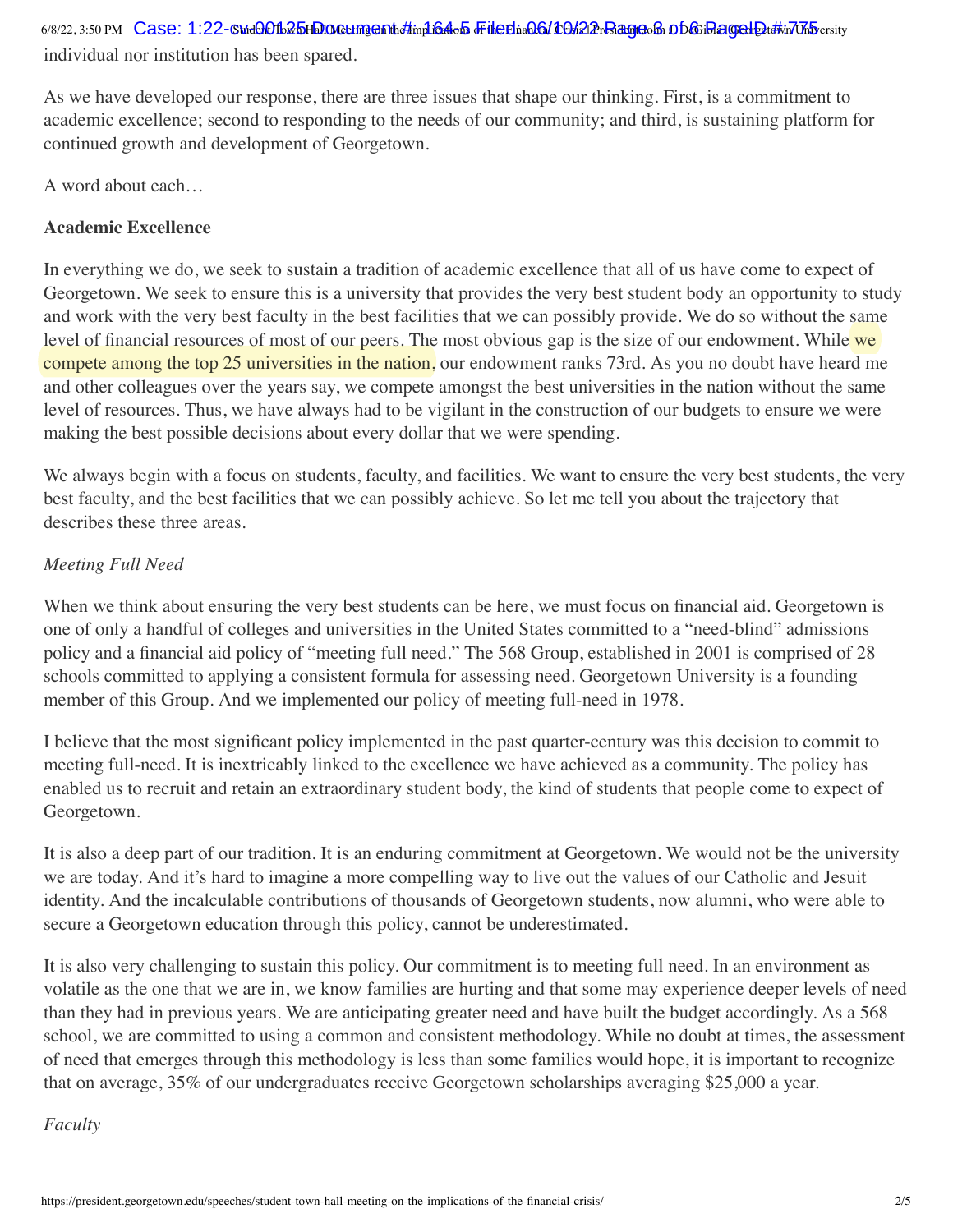#### 6/8/22, 3:50 PM CaSe:1:22-6\doOfb&bHallO@tmgonth#tindl6dob FileEliaQ&lLQd22rRageokh Db&iRageH@t#in77h6ersity

Over this same period of time, beginning in the late '70's, to ensure the very best faculty, we recognized that we would need to consider the size of the faculty, our expectations for teaching and scholarship, and the compensation required to recruit and retain faculty in a very competitive context. We have doubled the size of the Main Campus faculty since 1980. Perhaps more important for this moment, over the course of the past decade, we implemented a framework for compensation that would recognize the competitiveness of the context in which we are engaged. Nine years ago, we implemented a ten-year plan that would respond to the competitiveness and for the first nine years we hit our targets every year. This will be the first year in which we will not reach our original targets.

After much discussion, we have decided to delay next year's faculty and staff increases by six months until January 1, 2010. We also decided to implement lower salary increases than we would have wished. These were not easy decisions, but we do believe that this approach gives us greater flexibility to manage any new impacts of the recession.

#### *Facilities*

A third dimension of our commitment to academic excellence is to the infrastructure we provide here. Here, the impact of the economy has been to slow down some of the expansion of our work. As background, it is important to note that over this past decade, we have been engaged in the most significant capital expansion in the history of Georgetown. The addition of the Southwest Quadrangle, including O'Donovan Hall, and the Royden B. Davis Performing Arts Center, are two elements in this expansion. We are able to sustain the construction schedule for the new home of the McDonough School of Business, and it is scheduled to open in May.

We have had to delay construction on the new science building. Our highest priority for infrastructure development, as we move forward, is the new science building. It will require a better overall set of financial conditions than are present at this time. It will require some borrowing for construction costs and right now the credit markets are not stable enough for us to access debt. It will require an improved operating position for the Main Campus, because on the day it opens, we will face new operating costs for the building of close to \$10 million annually. It will require additional philanthropy and we are working hard to secure such gifts. As soon as the conditions improve, we will move forward with this building.

I also know that there are frustrations that we all share with the current state of our infrastructure. Many of you have shared with me your concerns about the breadth of our wireless coverage. I know many of you have been working with my colleagues in prioritizing the areas that need to be brought into the system and I am grateful to you for your participation in this important work.

#### **Responding to the needs of the community**

A focus on academic excellence has been one of the crucial priorities as we have wrestled with the financial crisis. The second priority has been an effort to respond to the needs of the members of our community. The crisis has impacted everyone.

For seniors, the experience this year in the Career Center has been very different than in previous years. We have always been a leader in placing students in the financial services sector. This is not a good year for securing employment in financial services. We have actually had an increase in the number of employers coming to campus, but we have seen a reduction in the number of interviews offered by these employers. We believe this is directly linked to the contraction of the financial services industry. But we are seeing some new employers coming to campus. Firms like Procter & Gamble and Colgate-Palmolive have visited campus this year. And don't be too dismissive – both Jeffrey Immelt, the CEO of General Electric, and Steve Ballmer, the CEO of Microsoft, got their start at Procter & Gamble!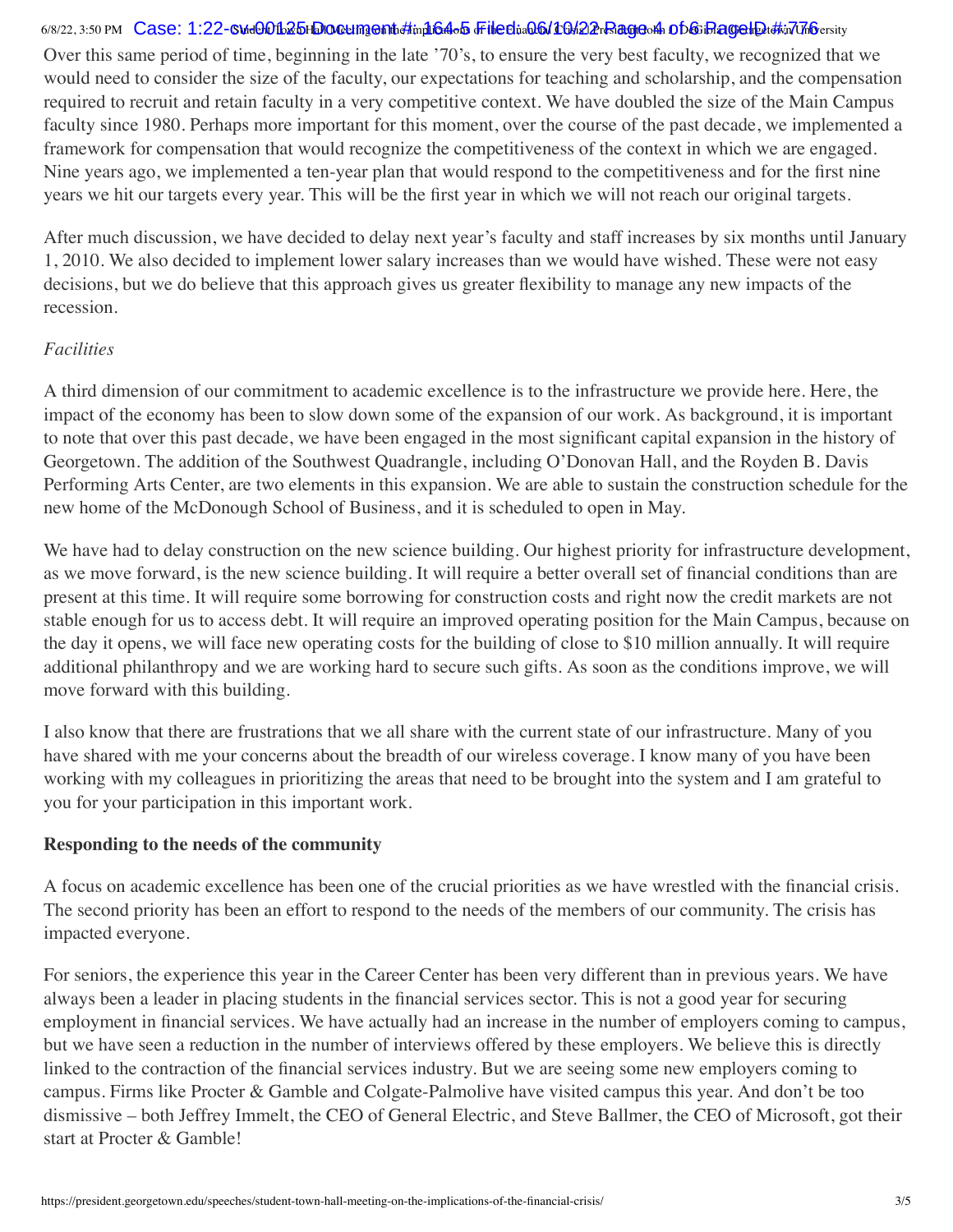#### 6/8/22, 3:50 PM CaSe:1:22-6\doOfb2bHallO@tmgonth#tindl64dob FileEliaQ&lLQA22rRageob Df&iRageHat&in77niVersity

We just hosted an outstanding Non-profit and Government Expo, which is our annual job fair we host for students from around the country interested in careers in these sectors. We had more than 800 Georgetown students attend the Expo, with 88 employers in attendance.

Despite these successes, it is a very difficult job market. Unemployment is at the highest rates in a quarter-century. I am very grateful for the care and sensitivity to the challenges of this moment of Michael Schaub, of our Career Center, and for the imaginative and thoughtful responses to this moment.

For faculty, it is important to be aware that the decline in the stock market has a direct impact on them. Our faculty prepare for retirement by investing in stocks and bonds. We have a few different firms that provide the framework for this investing. A popular firm among our faculty is TIAA-CREF, which stands for the Teacher's Insurance Annuity Association, College Retirement Equity Fund. There has been no place to hide so it would not be unusual for members of our faculty to have a third less in their retirement accounts today than they did a year ago. Our colleagues in Benefits, lead by Charles DeSantis, have offered extensive counseling and financial planning workshops for the community. I'm grateful to Charles and to our Vice President for Human Resources, Mary Anne Mahin, for the depth of their commitment and for working with those in our community who have been struggling to get their balance in this very difficult time.

For lower salaried contract employees who provide invaluable support services, we are guided by our Just Employment Policy. In this context, we monitor CPI very carefully. Our standing committee that reviews the financial framework that provides for these members of our community has provided invaluable service to Georgetown. And I am grateful to the leadership of LaMarr Billups and the service of faculty, students, and staff on the committee.

One last word about the importance of our community. These are very difficult times. These times demand the very best of everyone of us. While everyone is feeling the stress and the anxieties of these days, never has the importance of this community been stronger. It demands the highest level of civility possible. It is why I have found it particularly disturbing that twice in the past week, two important statues have been defaced. Incidents such as these do not reflect the best that is Georgetown. And these times demand the best.

#### **Sustaining a Platform for Growth and Development**

Academic excellence and responding to the needs of our community have been two aspects of our response to the crisis. The third acknowledges the extraordinary opportunities that come for us, living here in Washington DC, at this incredible moment in history. We are approaching the halfway mark of the first 100 days of our new president. I have never experienced an inauguration quite like that of Barack Obama. To be alive in this city, being a part of this university, at this moment in history, is an unbelievable privilege. And to be wrestling with this moment in the context of the financial crisis makes it all the more important. With tuition growth rates smaller than at any time in a generation, these will be difficult days for the university to find new dollars to spend on emerging opportunities. But we will be creative in seeking such opportunities, and will be looking for the philanthropic investment of our alumni and friends to assist us now more than ever.

I am pleased that several members of our community have been invited to serve in major leadership roles in the new administration. And I am equally pleased that highly-principled public servants like Senator Chuck Hagel and Ambassador Mark Dybul are now a part of Georgetown. These are both distinguished leaders and will contribute greatly to our work here.

We will seek additional opportunities to deepen our commitment to academic excellence. We will do so in a manner that reflects the constraints of the fiscal challenges that confront us at this time.